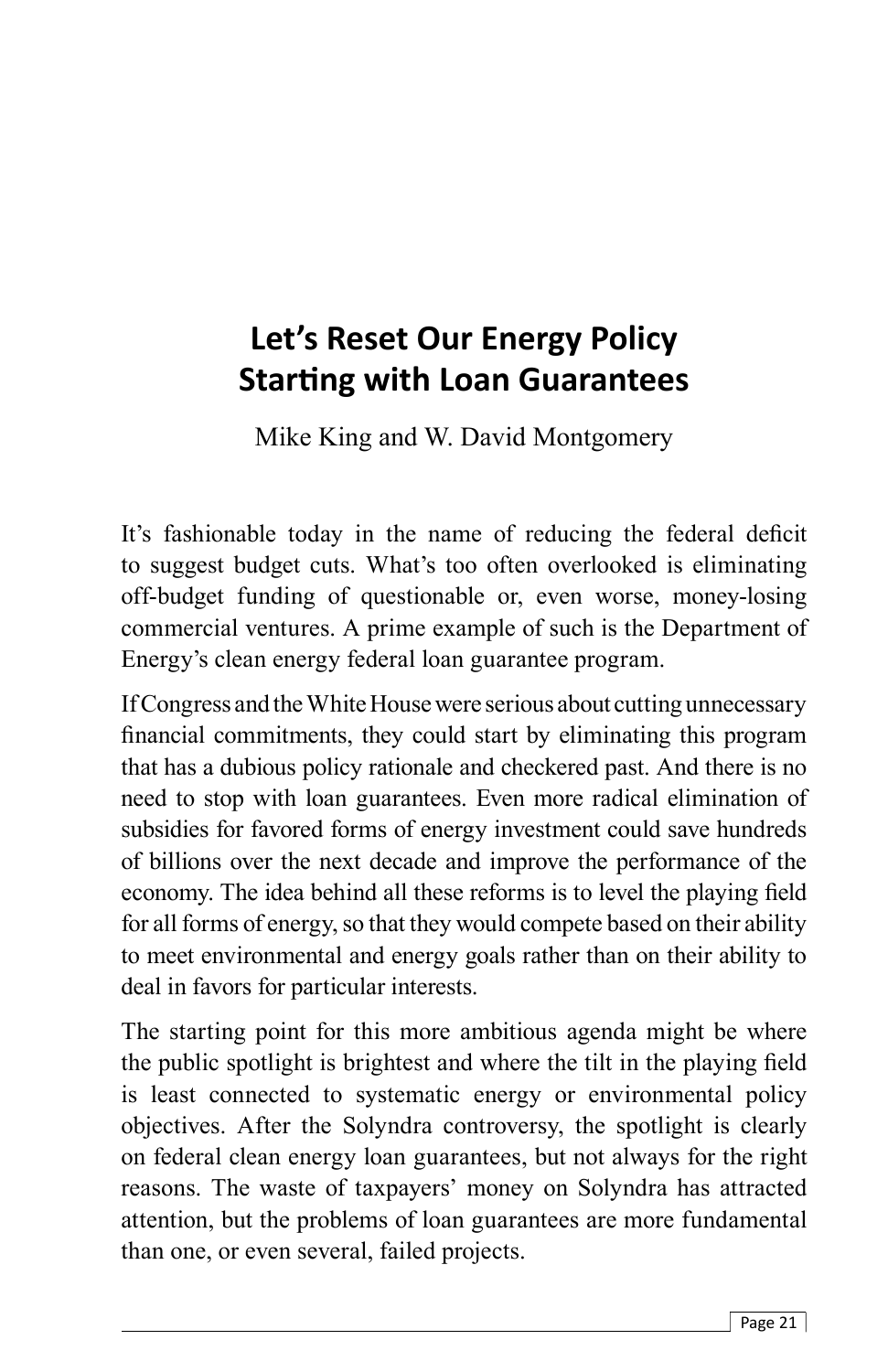From a first principles point of view, loan guarantees are a solution seeking a problem. No one has identified a valid set of problems that they are intended to address. Rather, one hears a litany of excuses, usually a unique market failure that prevents some particular kind of project or technology from moving forward.

Unlike the broad externalities that justify environmental policy in general, such as the public goods nature of clean air and energy security, there is an ad hoc flavor to the excuses given for loan guarantees. A frequently encountered excuse is lack of access to capital for early stage (e.g. unproven) technologies. But it is far from clear that providing low-cost debt financing is the right solution. There are plenty of private sector funds that invest in early stage technologies, and they presumably have capabilities to manage the flow of funds, development of companies and technologies, and track record necessary to do so. What competency does the government have to provide this support, especially when it is denied by those more expert firms? In fact, it is more likely that the incredible bureaucracy associated with dealing with the LGPO, Treasury, and OMB stifles the development of the company and its technology. What is necessary for success in the marketplace: entrepreneurship or the ability to navigate (and manipulate) the government? The Solyndra affair does suggest the answer to this question.

A bigger issue is the complete lack of competence in the government to judge the prospects for a company or technology – and the strong pressures to make the award based on political connections and Congressional interest in local pork. Private industry has built the infrastructure to assess and manage risk: It is called the financial services industry. It takes time, effort, and resources to build the institutions, human and intellectual capital and processes to look at an opportunity, assess its risk, and price capital. And that expertise and experience can't be built overnight, or even in a year or two in the government. Further, those financial institutions, who are expert at identifying, managing, and pricing risk, take into account the likelihood that some elements of the portfolio will fail. Hence, the cost of the capital reflects a margin adequate to cover the risk of default. Some of the projects in the clean energy loan guarantee program are generation projects backed by power purchase agreements with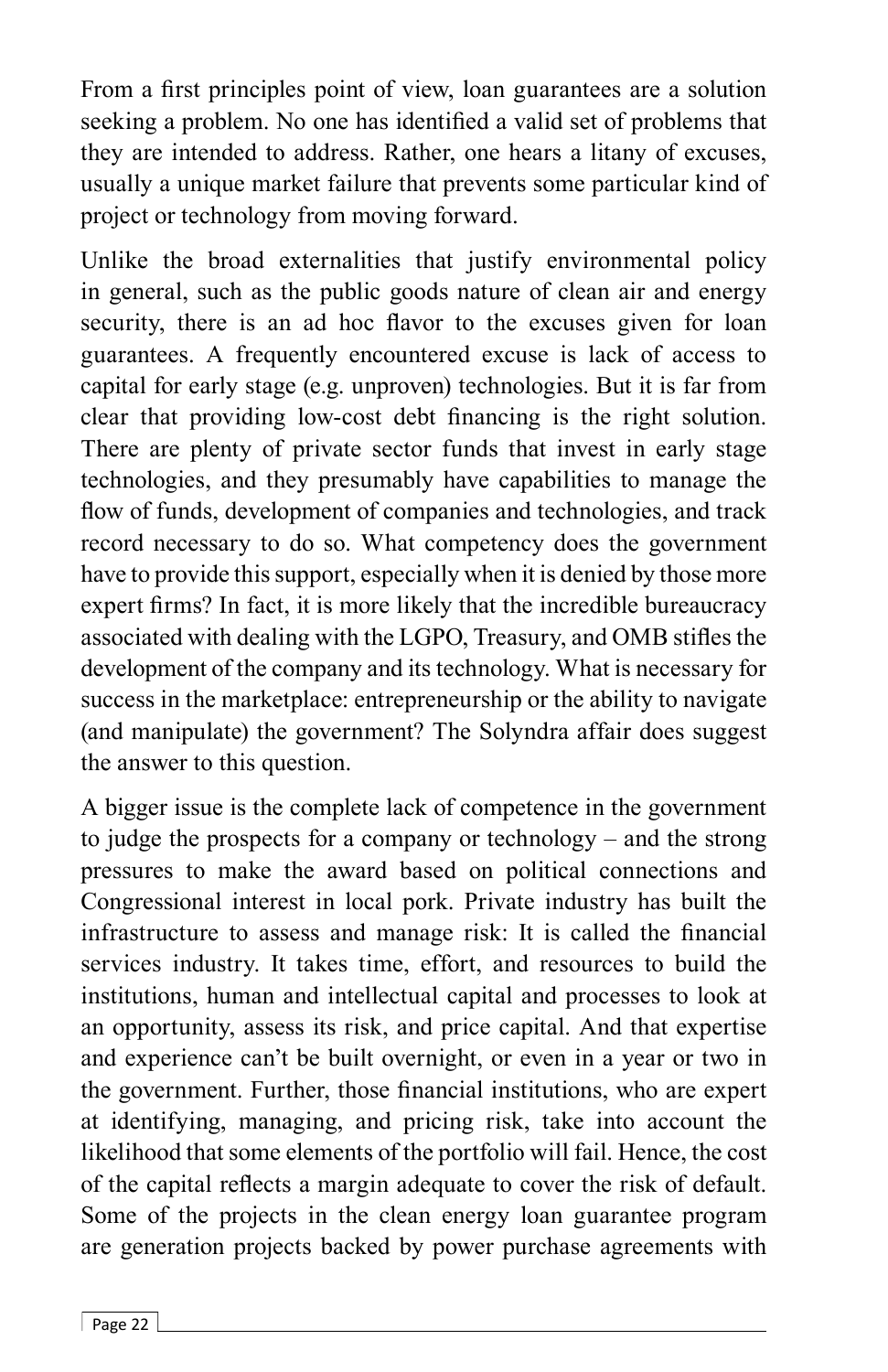credit-worthy counterparties. Since there is much less risk in those projects than in entrepreneurial ventures to prove a new technology, the case for providing subsidized capital is hard to find. For the plants that manufacture clean energy equipment there is the merchant risk that they may not be able to survive while pricing their product competitively and lots of it. So why is it a good idea to extend debt at a below market rate when the risk of repayment is so uncertain? The private market is available to these folks; it just allocates the capital appropriately (e.g. venture capital for an equity stake at a high price to reflect risk versus debt at the federal T bill rate plus 220 basis points).

Some of the abuses that became quite apparent when energy loan guarantees appeared in the 1970s have been addressed, so that it is no longer quite so easy to use loan guarantees to hand out subsidies without any accountability in the budgetary and appropriation process. Nevertheless, that loan guarantees are contingent commitments to future payments makes their numbers easy to manipulate in budget and deficit games.

Some programs, including the clean energy loan guarantee program, are subject to rules intended to prevent them from being a pure giveaway to companies that do not need financial support. These rules require that it be commercially infeasible to obtain financing from normal sources and that the project and technology have a high probability of success. With capital markets that are either efficient or excessively prone to risk-taking these conditions will only exist when a company's balance sheet or management are judged to be so poor that they cannot be trusted to complete even a potentially economic project. Thus adverse selection is built into the rules.

Adverse selection implies that even if the Department of Energy is required to charge an actuarially fair fee, the resulting collections are not likely to cover actual defaults. This is because financially sound companies that are confident they have a profitable prospect will forego the loans, and unsound companies or those with technologies on which they do not want to risk their own money will take the loan guarantees up. As Solyndra has proved, a bit of an interest rate subsidy will not be enough to cover a fundamentally flawed business plan that anticipated further government action to make the ongoing business profitable.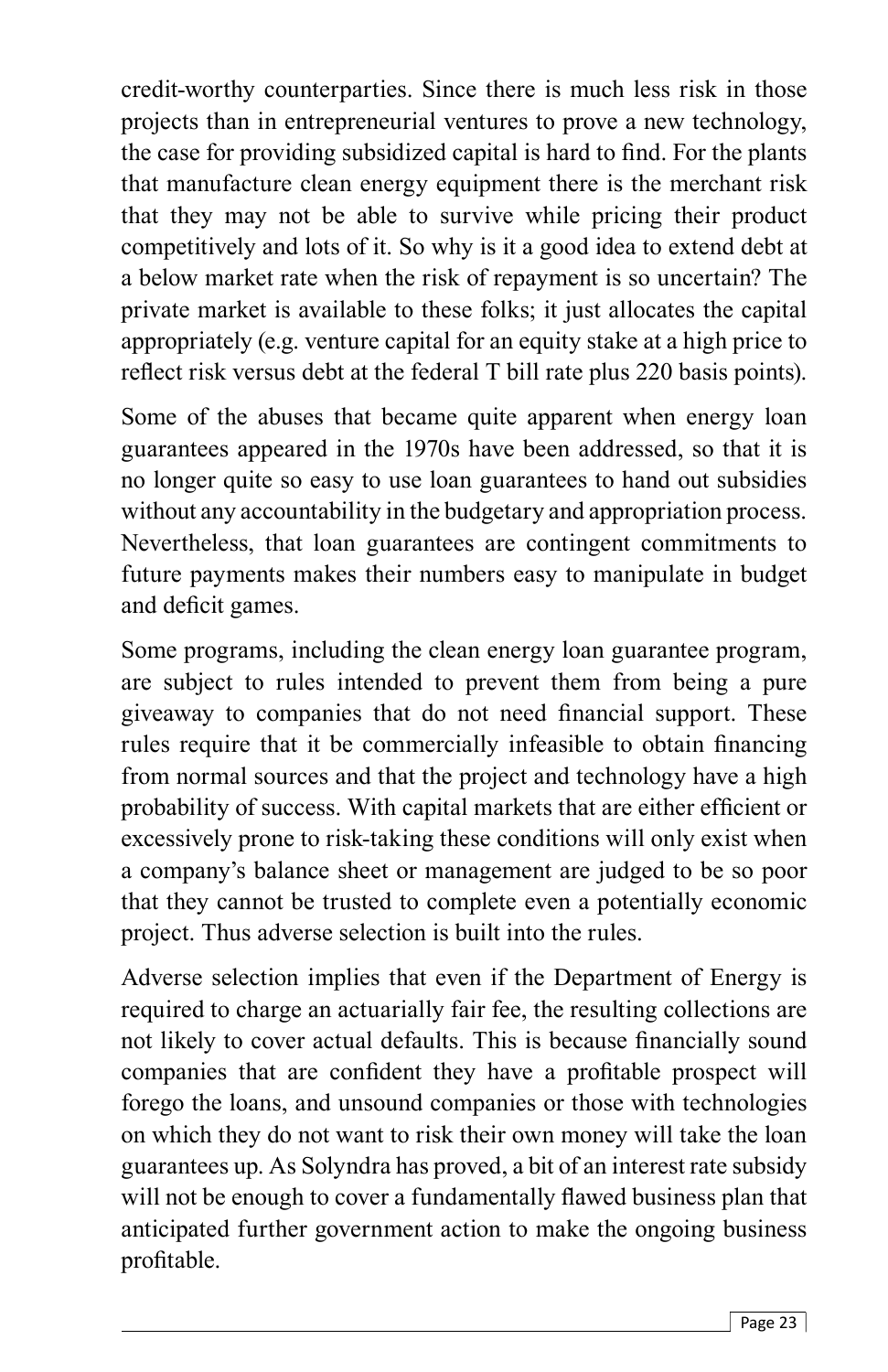Thus the loan guarantee program has become an exercise in organized hypocrisy that perverts incentives of economic "experts" as well as promoters and politicians. It becomes necessary for promoters to plead poverty, because if a project is "bankable" through ordinary financial intermediaries it cannot receive a loan guarantee. The loan guarantee program, in short, is designed to skew the playing field in favor of badly run companies with poor credit and against successful, well managed ones.

Critics of loan guarantees who observe this bias often point out that loan guarantees would be unnecessary if the technology in question were as good as its promoters claimed. The need to address this criticism in turn creates demand for analysts who can describe the "market failures" that keep good projects with good management from being able to raise capital by normal means. The resulting controversy then forces legislators to evaluate arcane arguments about "principalagent" problems and the "economics of information" – or leaves them free to pursue pure rent-seeking with assurance that their cover is so arcane that in no specific case can it be refuted with any clarity. And it is always possible to hope that the government will get its money back. All this makes the consequences of loan guarantees easy to conceal from voters and a highly attractive means of distributing the technology pork barrel.

Loan guarantees, then, by their very nature lead to a misallocation of government support for new technologies. They shift priorities for government funding into support for commercial enterprises intended to produce energy or equipment, when a valid application of reasoning about market failures in R&D leads to the clear conclusion that most government funding should go to early stage R&D and not to commercial deployment of uneconomic technologies. Indeed, the rent seekers and their political allies are quite happy to starve research and development for funds in order to move as much as possible into large scale commercial enterprises where money can be made and votes claimed.

It is not just loan guarantees for doomed ventures and technologies that are draining the budget. The Department of Energy administers a wide variety of direct loans and grants that have the same effect of distorting the playing field in favor of energy sources and equipment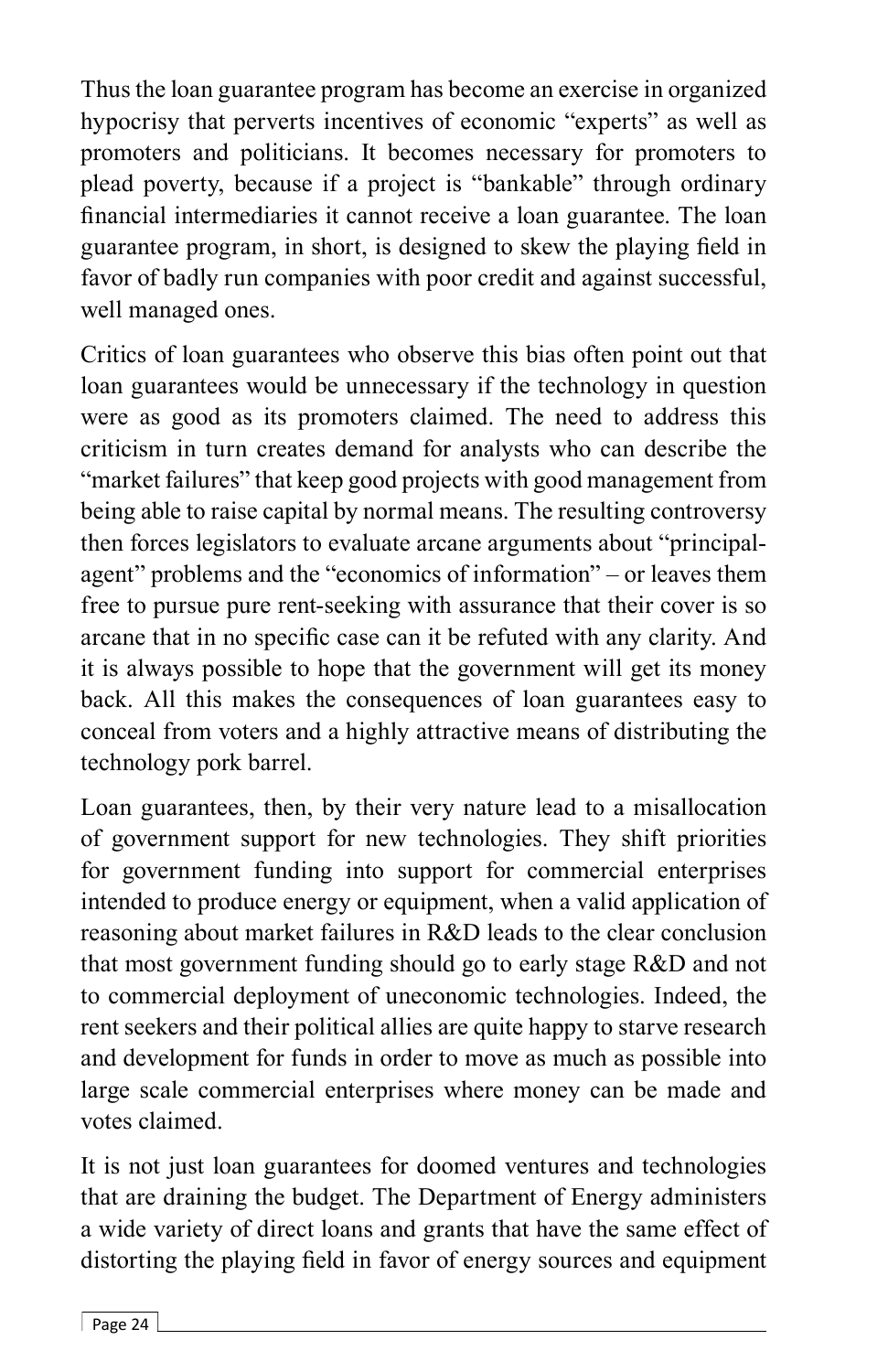producers with political clout. There are massive tax expenditures for producing favored forms of energy and for household and business purchases of particular kinds of energy efficient equipment. There are also hidden costs, which drain consumers' pocketbooks and divert investment away from productive purposes. These costs are imposed by the regulations and mandates that order car manufacturers, fuel producers, electric utilities and ordinary people to bear higher costs in order to benefit specific energy interests, from small oil producers to manufacturers of more costly light bulbs. Eliminating these mandates and regulations would not only relieve businesses and consumers of those burdens, but also produce additional tax revenue as the economy is free to grow more rapidly.

Based on data in the 2013 Budget of the United States, eliminating loans and loan guarantees would eliminate about \$5.5 billion of federally sponsored borrowing and \$46 billion in direct loans that would be outstanding in 2013. Eliminating all programs in the Department of Energy beyond basic research that are designed to support favored energy activities – loan guarantees, commercialization programs, grants and support for national laboratories — would reduce spending by \$22 billion in 2013 and about \$100 billion from 2013 to 2022. Repealing regulatory authorities would produce small but useful reductions (perhaps \$100 million) in spending on the actual regulator's salaries and expenses, and more importantly would free up income and capital for more productive uses throughout the economy. Eliminating special tax treatment for selected types of energy production and efficiency investments could increase revenue in 2013 by about \$11 billion. In total, savings for 2013 alone could total \$33 billion in lower spending and increased tax revenue and a reduction of over \$50 billion in additional indebtedness.

The industries enriched by these programs, the members of Congress who use them to be re-elected, and the self-appointed gurus of energy efficiency will all complain that these actions will leave the United States without an energy policy. That is the whole point of a reset: To move from a dysfunctional and prejudiced system to a set of neutral incentives that would let markets help make the selections necessary to update and optimize America's energy mix for energy security and carbon abatement.